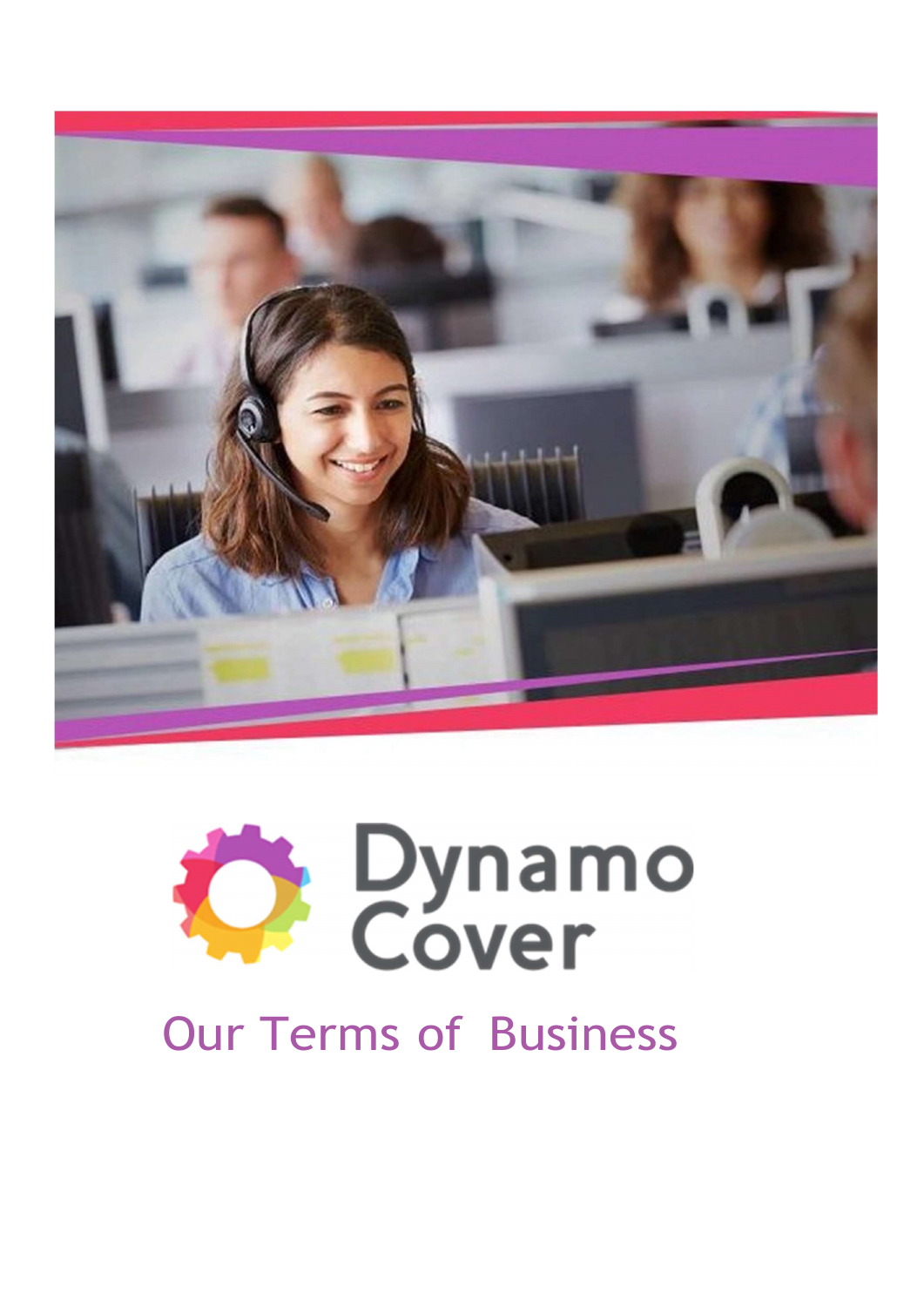

Dear Customer,

Firstly, I'd like to thank you for purchasing a Dynamo Cover product. At Dynamo, we constantly look to innovate and develop our products and services and I'm grateful that you've chosen us as your provider for the next year or so.

Our commitment to you is that we will always ensure we provide you with the best product, the best service and at the best price. We don't compete with companies who we feel do not match our own ethics, which is why in such an overcrowded space Dynamo Cover stands as a brand on its own merit.

As a customer, my colleagues will work their hardest to make sure you are happy with every aspect of your policy purchase and renewal; answering general queries and actioning any amendments required.

If at any point after reading this document, you need clarity on something or need our assistance, then please do not hesitate to email us at sales@dynamocover.com or call us directly on 0330 22 32 897.

It is sometimes necessary with our products to work with third-party partners who will assist us in processing any claim, replacement, or other service. Your policy documents will include all the necessary information to contact these partners should you need to.

I hope you enjoy your time with Dynamo Cover and when your renewal comes up that you'll be pleased to stay with us for another year.

Many thanks,

Alexander Mills

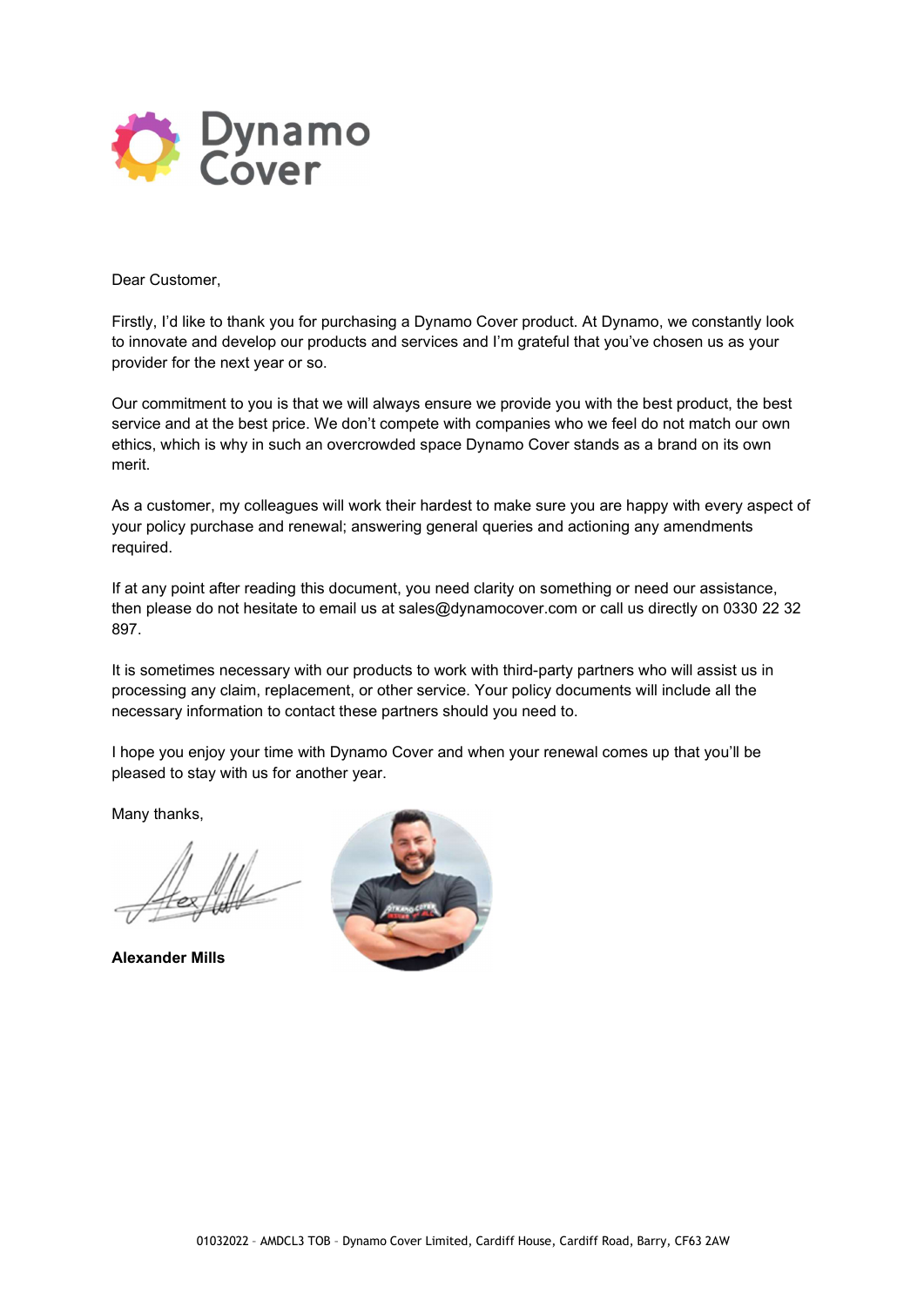

## Terms of Business (TOB)

## IMPORTANT READ

#### An Introduction to Dynamo Cover

The following Terms of Business sets out the basis on which Dynamo Cover will arrange and administer your insurance policy.

Please contact us immediately if there is anything in these terms of business which you do not understand or with which you disagree. We are happy to answer any questions and willing to explain these terms and the reasons for them.

## About Us

Recover Cover, ActionCall, HomeRescueCo and Dynamo Cover are all trading names of Dynamo Cover Limited.

Dynamo Cover Limited are an insurance intermediary authorised and regulated by the Financial Conduct Authority (FCA) under registration number 781314; you can check these details online at www.fca.org.uk/register or by calling 0800 111 6768.

Although we are permitted to provide advice, all our sales are conducted on a non-advised basis. This means you will not receive any advice or recommendations from us. We will provide details about the products or policies from which you can make a decision about their suitability for you.

#### Our Scope of Service

We offer a range of insurance products and have access to leading insurers in the marketplace. We provide information only about a policy from one or more insurance undertakings without giving you advice or a personal recommendation, in which case we will provide the names of those insurance undertakings.

We act on your behalf in arranging your insurance.

So that we avoid any perceived conflict of interest or questions of propriety we do not hold agreements with insurers to settle claims.

#### Your Duty of Disclosure

You must take reasonable care not to make a misrepresentation to the insurer. This means that all the answers you give and statements you make as part of your insurance application, including at renewal and when an amendment to your policy is required, should be honest and accurate. If you deliberately or carelessly misinform the insurers, this could mean that part of or all of a claim may not be paid.

Your duty of fair presentation applies at the start of the policy, at renewal and when any variation of the policy is arranged. If you fail to make a fair presentation, the insurer may refuse to pay your claim or reduce the settlement amount, depending on the circumstances.

#### How to Cancel

Please contact us immediately if you wish to cancel any insurance policy we have arranged for you. You may have a right to cancel a policy within the first 14 days (or, in some cases, longer). Please refer to your policy documentation for further details. If you cancel within this initial cancellation period (where this applies) you will receive a proportionate refund of premium from the insurer. However, insurers are entitled to make an administrative charge. In addition, we will charge an amount which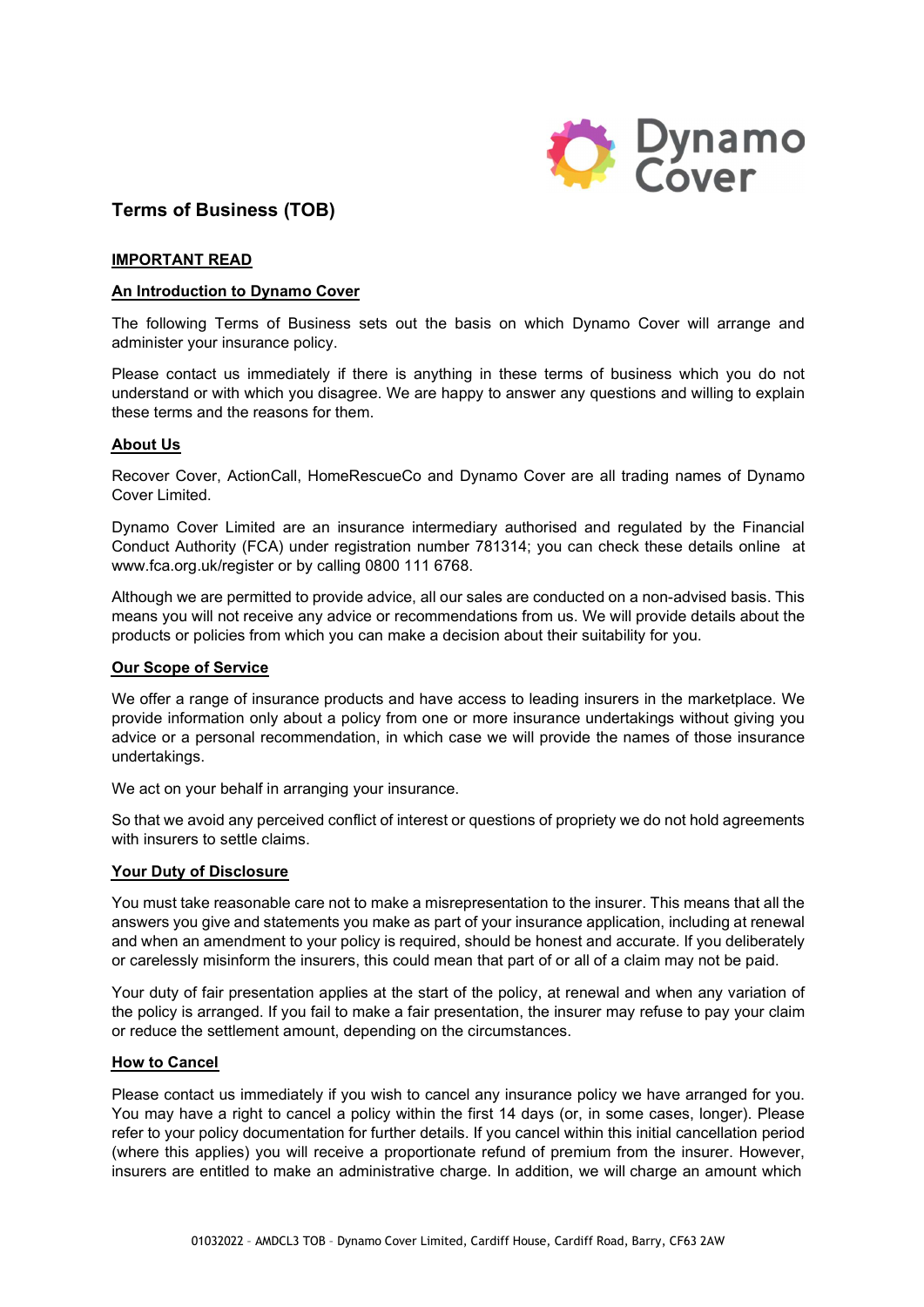reflects the administrative costs of arranging and cancelling the policy. Details of the amount we charge are detailed below under Fees and Charges.

If you choose to cancel other than within an initial cancellation period you may not receive a pro-rata refund of premium. In addition, we may charge an amount that reflects the administrative costs of arranging and cancelling the policy (see our Fees and Charges below).

## Protecting your Information

We take your privacy extremely seriously and we will only use your personal details in line with our Privacy Notice. Please read our Privacy Policy carefully which can be found at; https://dynamocover.com/privacy-policy/and contact us immediately if you have any queries. Where necessary, for example where we would like to use your data for some marketing purposes, we shall ask for your specific consent to do so. Your personal information includes all of the details you have given us to process your insurance policy (we will not ask for more information than is necessary). We may share your data with Third Parties for the provision and ongoing performance of your insurance policy. Your data may be transferred outside the UK. We will not sell, rent or trade your data under any circumstances. All of the personal information you supply to us will be handled strictly in accordance with the applicable Data Protection regulations and legislation.

#### How to Claim

Please refer to your policy documentation if you need to notify a claim; your documentation will provide details of who you need to contact.

If in doubt about whom you should contact, or if you require our assistance in relation to a claim or potential claim please contact us.

#### Policy Renewal

When your policy becomes due for renewal, we will prepare your renewal quotation based on existing information held, unless you have advised us of any changes. Your renewal quotation will be provided in advance of your renewal date (at least 21 days prior to expiry date) to ensure you have sufficient time to consider renewal terms.

If you terminate your policy before your current policy is due to expire, your renewal quote will not be issued, and you will need to source alternative cover. If we are unable to renew your policy, we will write and inform you 21 days prior to your renewal date.

Should you choose to proceed with your renewal, we will debit the card details used for your original policy purchase up to 7 days after your renewal policy begins. Where you have opted to pay by direct debit, we will issue your annual renewal quotation in advance, however you will need to notify us if you wish to cancel as your policy will automatically renew and your direct debit payment will be taken up to 7 days after your renewal policy begins. To cancel, please refer to your policy documentation for instructions on how to do so.

#### **Complaints**

It is our intention to provide a high level of service at all times. However, if you have reason to make a complaint about our service you should contact us immediately –

| By post $-$ send a letter to: | Dynamo Cover, Cardiff House, Cardiff Road, Barry, CF63 2AW |
|-------------------------------|------------------------------------------------------------|
| By telephone:                 | 0330 22 32 897                                             |
| By email:                     | complaints@dynamocover.com                                 |

You may be entitled to refer the matter subsequently to the Financial Ombudsman Service. You can contact the Financial Ombudsman Service by telephone on 0800 023 4567 or online and further information is available at http://www.financial-ombudsman.org.uk/. If you do decide to refer any matter to the Financial Ombudsman Service your legal rights will not be affected. We will provide a summary of our complaints handling procedures should you make a complaint which we cannot resolve informally and at any other time, upon your request.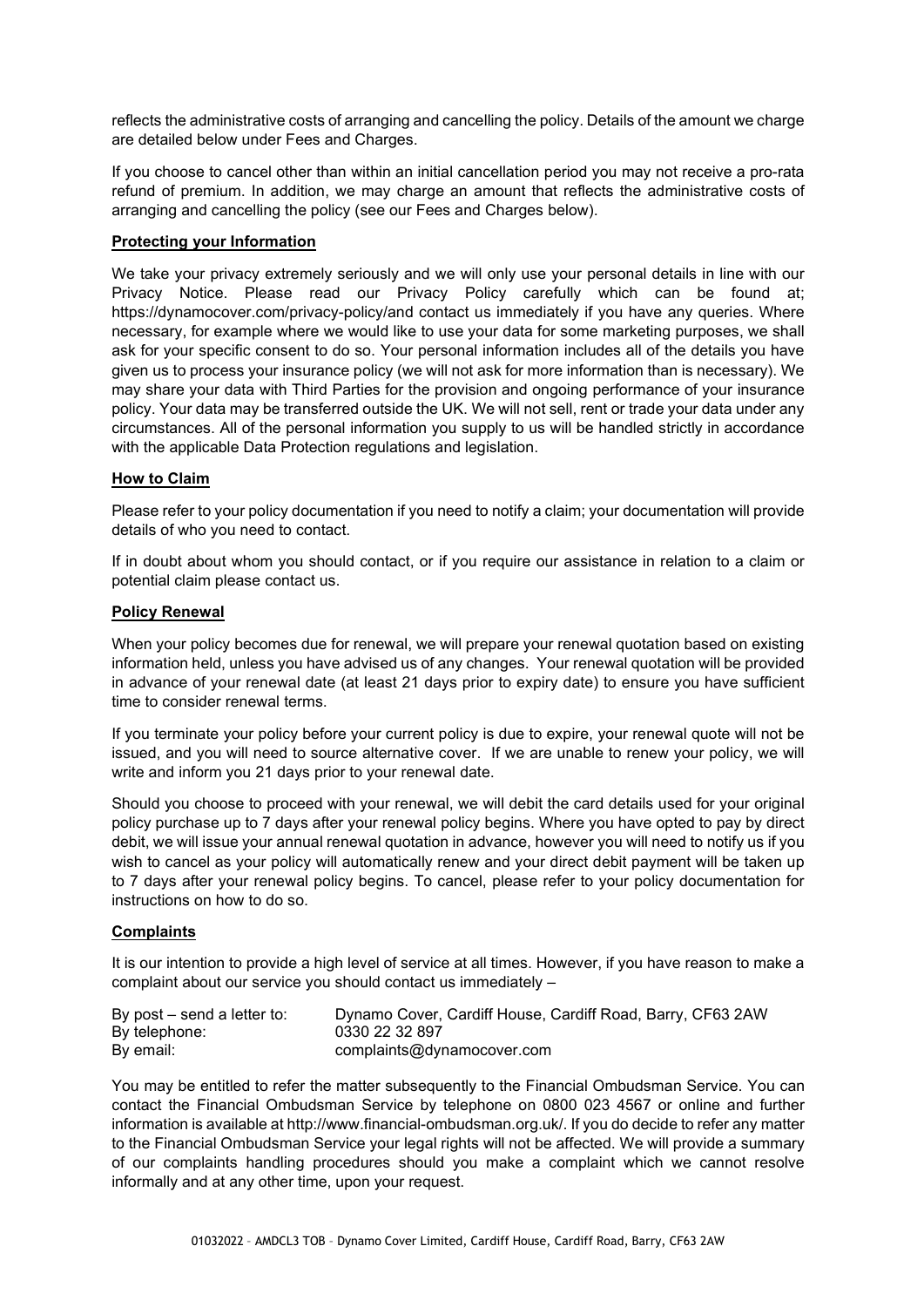## Compensation Arrangements

We are covered by the Financial Services Compensation Scheme. You may be entitled to compensation from the scheme if we cannot meet our obligations. This depends on the type of business and the circumstances of the claim. Insurance advising and arranging is covered for 90% of the claim, without any upper limit. For compulsory classes of insurance,

insurance advising and arranging is covered for 100% of the claim, also without any upper limit. The compensation scheme does not apply to consumer credit. Further information about compensation scheme arrangements is available from the FSCS on 0800 678 1100 or 020 7741 4100 or by visiting http://www.fscs.org.uk/

## Fees and Charges

We will charge you for the work incurred in handling your insurances. These charges apply if you instruct us to arrange insurance, carry out a mid-term adjustment, renewal, cancellation or other work on your behalf. Any additional charges, if applicable, will always be agreed with you in advance of them becoming due. All fees paid to Dynamo Cover are non-refundable.

Mid-term amendments up to £15.99 Cancellations outside cooling off £15.99 Cancellations within cooling off up to £15.99

## Our Earnings

In return for placing business with insurers and/or underwriters and/or other product providers, we receive a commission from them which is a percentage of the annual premium that you are charged.

You are entitled, at any time, to request information regarding any commission which we may have received as a result of placing your insurance business or arranging premium finance.

Please be assured that at no time will the way in which we are remunerated conflict with our responsibilities to meet your needs and treat you fairly.

#### Protecting your Money

Prior to your premium being forwarded to the insurer (or forwarded to you in the event of a premium refund) we hold your money as an agent of the insurer with which we arrange your insurance. Where we hold premium as the agent of the insurer it is regarded as received by the insurer.

By accepting this Terms of Business, you are giving your consent for us to treat your money in this way.

#### Credit Checks

We, or the insurer/s may use public and personal data from a variety of sources including Credit Referencing Agencies and other organisations to gain the most appropriate payment options for you. This credit check will appear on your credit report, whether or not your application/s proceed.

## Money Laundering/Proceeds of Crime

We are obliged to report to the National Crime Agency any suspicion of money laundering or terrorist financing activity and we are prohibited from disclosing any such report.

#### Conflicts of Interest/Customers Best Interests

As insurance brokers we generally act as your agent in proposing, arranging your insurance and assisting you in the event of a claim; we will always act honestly, fairly and professionally ensuring your best interests are our priority. In certain circumstances we may act for and owe duties of care to insurers and/or other parties. Where we become aware of any actual or potential conflict of interest